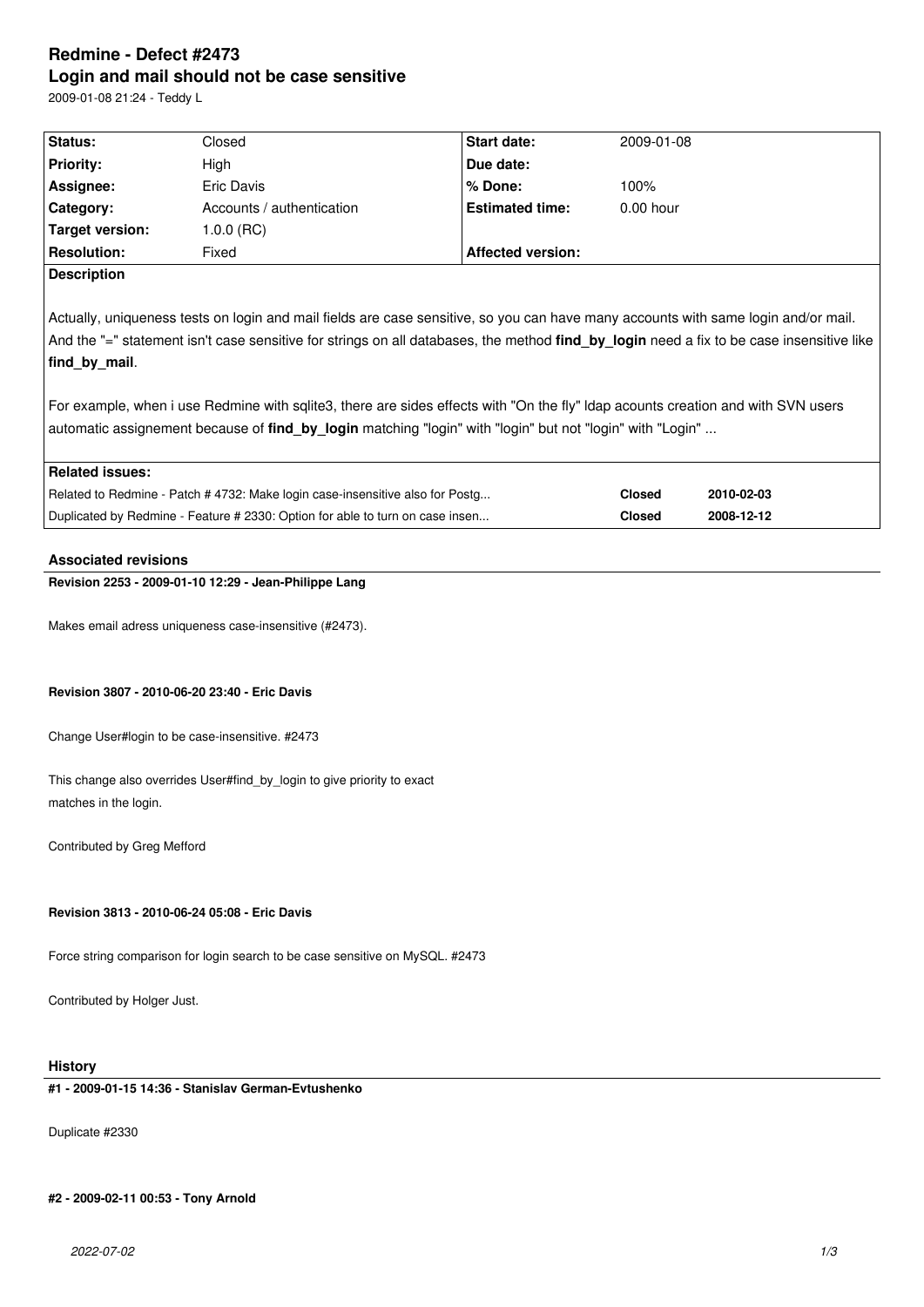case-insensitive, however redmine currently does not.

#### **#3 - 2009-12-10 09:31 - Stanislav German-Evtushenko**

Tony Arnold wrote:

*Is this patch going to be included in the core redmine product? We're having problems with our LDAP logins at present - we treat usernames as being case-insensitive, however redmine currently does not.*

It will be great if it's included in redmine. We have the same problem.

#### **#4 - 2009-12-22 21:39 - Stanislav German-Evtushenko**

Teddy L wrote:

*Actually, uniqueness tests on login and mail fields are case sensitive, so you can have many accounts with same login and/or mail. And the "=" statement isn't case sensitive for strings on all databases, the method find\_by\_login need a fix to be case insensitive like find\_by\_mail.*

*For example, when i use Redmine with sqlite3, there are sides effects with "On the fly" ldap acounts creation and with SVN users automatic assignement because of find\_by\_login matching "login" with "login" but not "login" with "Login" ...*

Thank you, Teddy! Your patch works with 0.8-stable!

#### **#5 - 2010-04-29 13:25 - Stanislav German-Evtushenko**

*- File redmine-0.9-stable-r3695-login\_case\_insensitive.patch added*

Patch has been updated.

#### **#6 - 2010-04-29 23:06 - Marcel Waldvogel**

Patch #4732 addresses the same problem, but there at least PostgreSQL and MySQL should use the index instead of a table scan.

Dear maintainers: Please do include one of those fixes!

### **#7 - 2010-04-30 09:46 - Eric Voisard**

Just a comment: In the SMTP point of view, the local part of email addresses IS case-sensitive (RFC821, RFC822, RFC2821). username@domain.org is not the same mailbox as Username@domain.org. Don't you think considering email addresses as case insensitive could have some undesired side effects?...

#### **#8 - 2010-06-19 23:36 - Fe[lix Schäfer](mailto:Username@domain.org)**

*- Target version set to 1.0.0 (RC)*